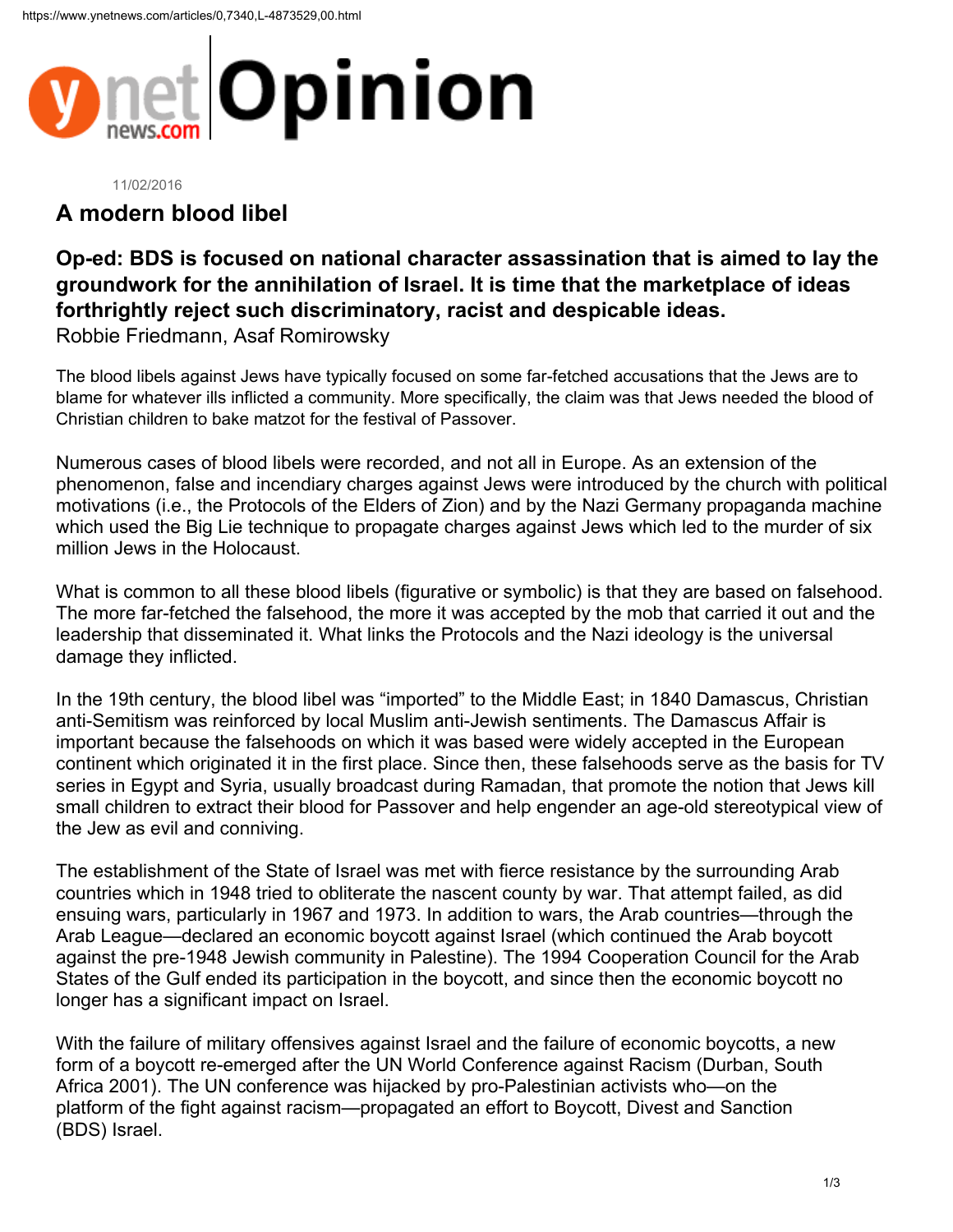

**Joining forces against the BDS is important not only for Israel's sake but for the sake of democracies anywhere in the world (Photo: EPA)**

In the same vein as the Big Lie technique, this campaign was based on falsehoods such as that accusing Israel of being an "apartheid state" and a "colonialist entity" that "stole the land from the native inhabitants." In a sense, the anti-Semitic charges were now channeled into anti-Zionist charges and the individual persecuted Jew into Israel as a persecuted country. Thus far, the impact of the economic boycott and divestment is relatively small, yet the danger of the BDS movement is in spewing vicious lies and falsehoods about Israel in an attempt to erode Israel's moral foundation.

In today's age of technology, we see more rapid use of social media and soft power by pro-Palestinian groups hijacking the narrative of peace, justice and human rights while in reality they yearn for Israel's destruction.

Moreover, we have now witnessed groups—predominately on the political left—adopting the Palestinian cause as their own under the guise of "intersectionality," a term coined by legal scholar Kimberlé Crenshaw in the 1980s to highlight the dual oppressions faced by black women—sexism and racism—and the feminist and anti-racism movements that failed to fully represent and advocate for them. Currently, it has become a slogan under which minority groups join to fight what critics see as unrelated battles, but what activists see as iterations of the same struggle for justice.

As it is clearly articulated by the Black-Palestinian solidarity statement, "Palestinian liberation represents an inherent threat to Israeli settler colonialism and apartheid, an apparatus built and sustained on ethnic cleansing, land theft, and the denial of Palestinian humanity and sovereignty. While we acknowledge that the apartheid configuration in Israel/Palestine is unique from the United States (and South Africa), we continue to see connections between the situation of Palestinians and Black people.

"Israel's widespread use of detention and imprisonment against Palestinians evokes the mass incarceration of Black people in the US, including the political imprisonment of our own revolutionaries. Soldiers, police, and courts justify lethal force against us and our children who pose no imminent threat. And while the US and Israel would continue to oppress us without collaborating with each other, we have witnessed police and soldiers from the two countries train side-by-side."

All and all, the boycott has limited economic impact. As for the D in divestment, the long-term effect is not measurable as of yet but poses a risk of setting the exact state of mind that allowed the Damascus Affair to be accepted at face value in Europe. Indeed, when an interest group places demands to the Mayor of Atlanta to "divest" the police budget for other priorities, it is fairly clear which